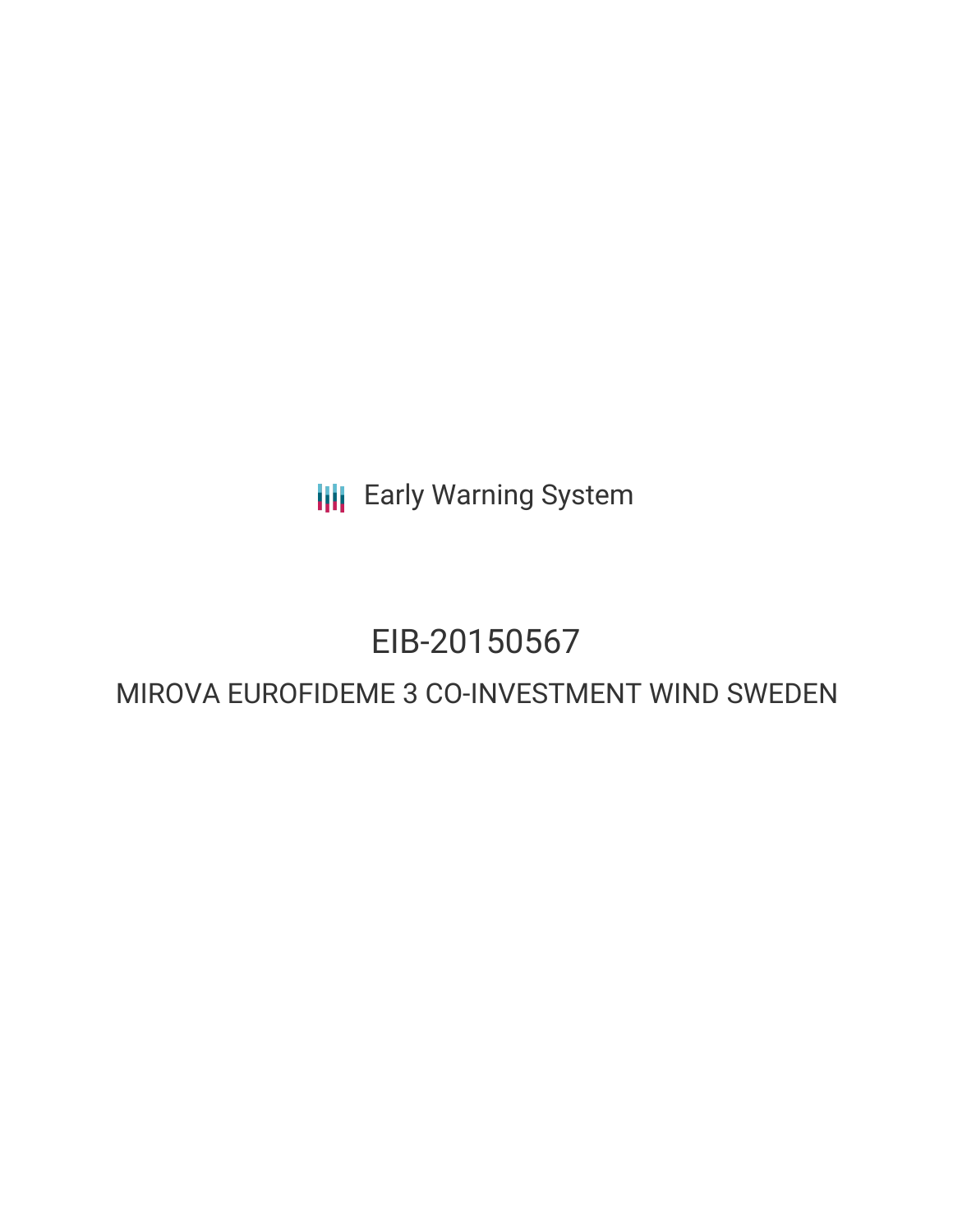

#### **Quick Facts**

| Sweden                         |
|--------------------------------|
| European Investment Bank (EIB) |
| Proposed                       |
| U                              |
| <b>MIROVA</b>                  |
| Energy                         |
| \$17.91 million                |
| \$42.55 million                |
|                                |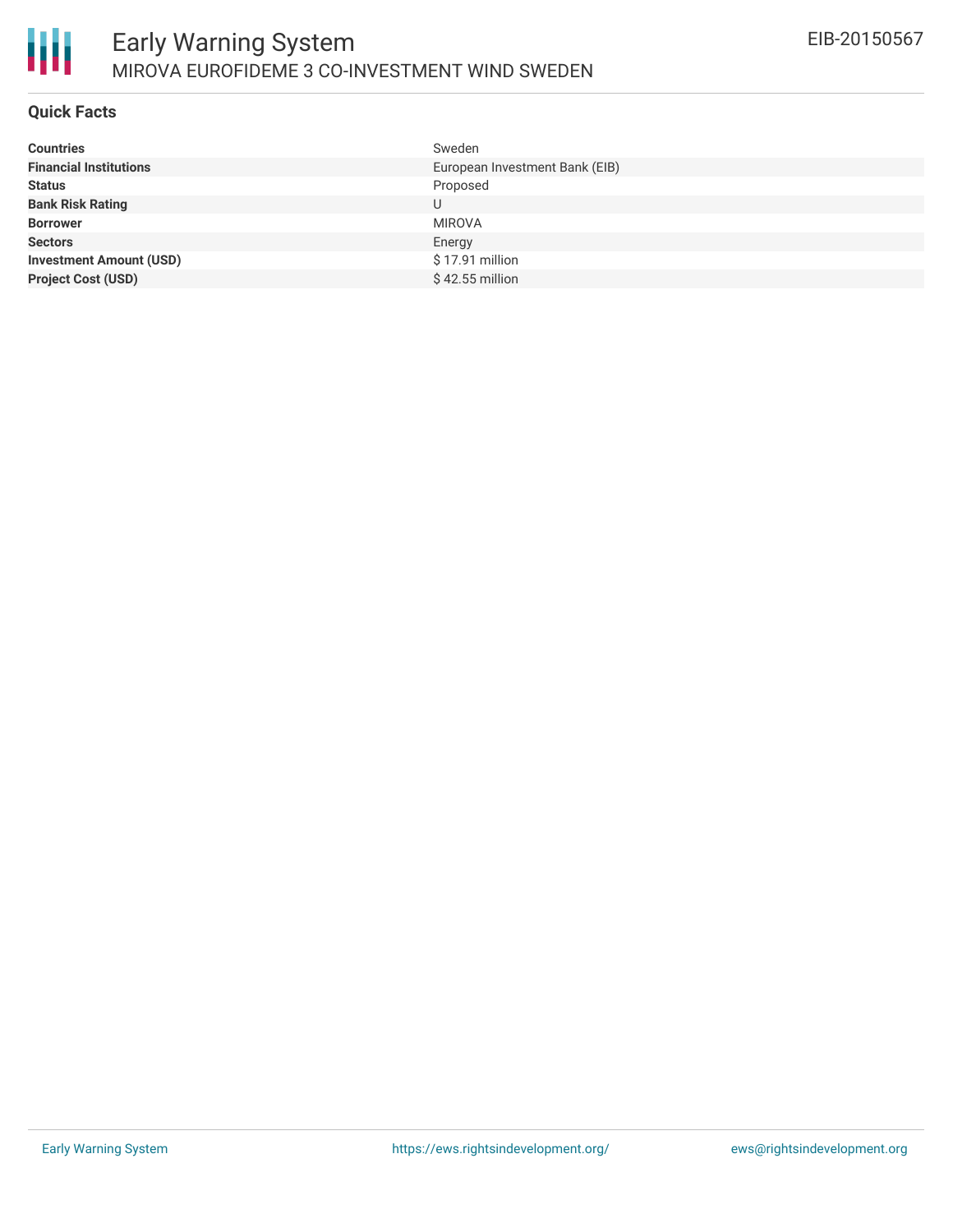

# **Project Description**

The EIB is co-investing in an onshore wind farm in Sweden with a capacity of 23.1 MW.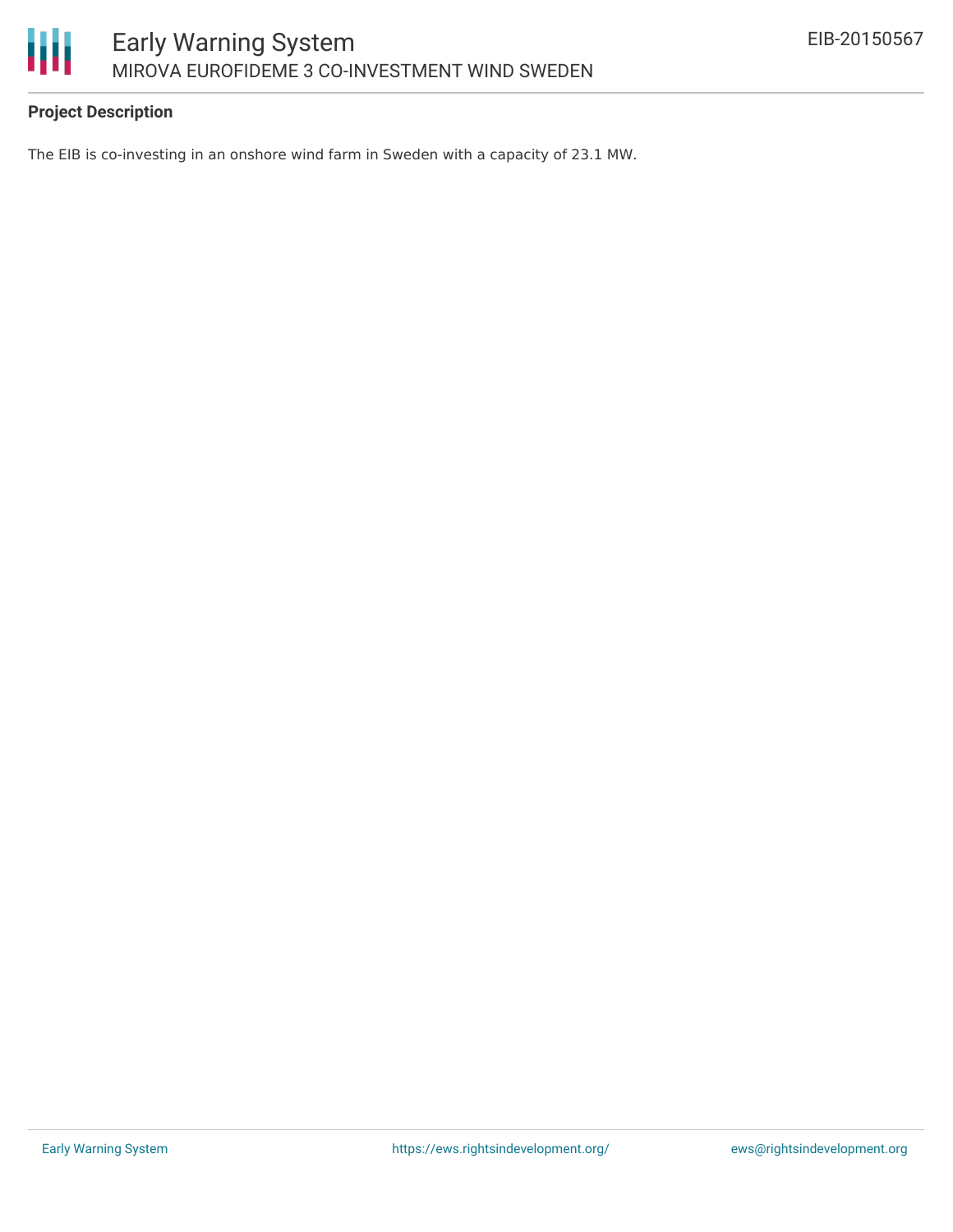

### **Investment Description**

European Investment Bank (EIB)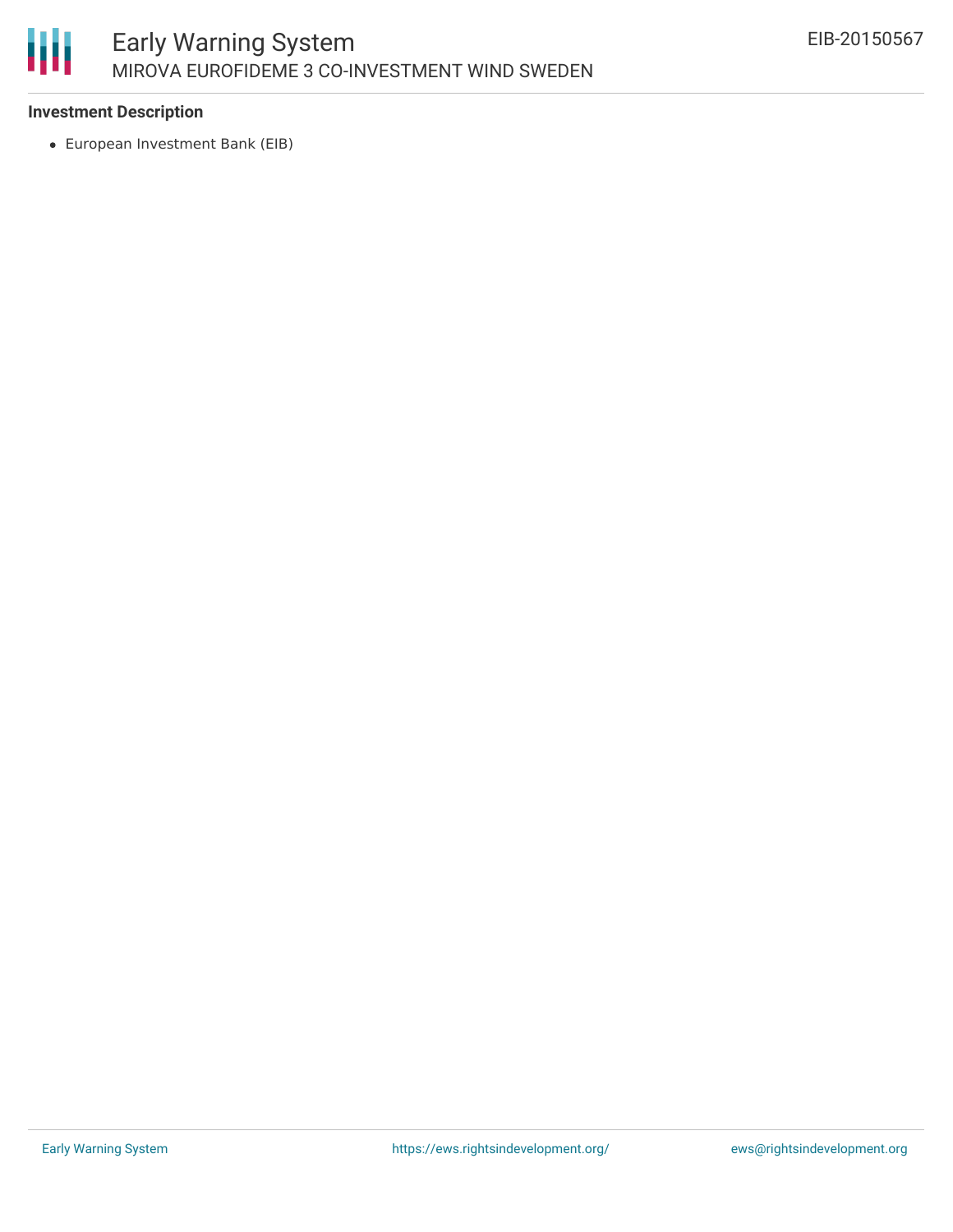# **Contact Information**

#### ACCOUNTABILITY MECHANISM OF EIB

The EIB Complaints Mechanism is designed to facilitate and handle complaints against the EIB by individuals, organizations or corporations affected by EIB activities. When exercising the right to lodge a complaint against the EIB, any member of the public has access to a two-tier procedure, one internal - the Complaints Mechanism Office - and one external - the European Ombudsman. A complaint can be lodged via a written communication addressed to the Secretary General of the EIB, via email to the dedicated email address complaints@eib.org, by completing the online complaint form available at the following address: http://www.eib.org/complaints/form, via fax or delivered directly to the EIB Complaints Mechanism Division, any EIB local representation office or any EIB staff. For further details, check: http://www.eib.org/attachments/strategies/complaints\_mechanism\_policy\_en.pdf

When dissatisfied with a complaint to the EIB Complaints Mechanism, citizens can then turn towards the European Ombudsman. A memorandum of Understanding has been signed between the EIB and the European Ombudsman establishes that citizens (even outside of the EU if the Ombudsman finds their complaint justified) can turn towards the Ombudsman on issues related to 'maladministration' by the EIB. Note that before going to the Ombudsman, an attempt must be made to resolve the case by contacting the EIB. In addition, the complaint must be made within two years of the date when the facts on which your complaint is based became known to you. You can write to the Ombudsman in any of the languages of the European Union. Additional details, including filing requirements and complaint forms, are available at: http://www.ombudsman.europa.eu/atyourservice/interactiveguide.faces